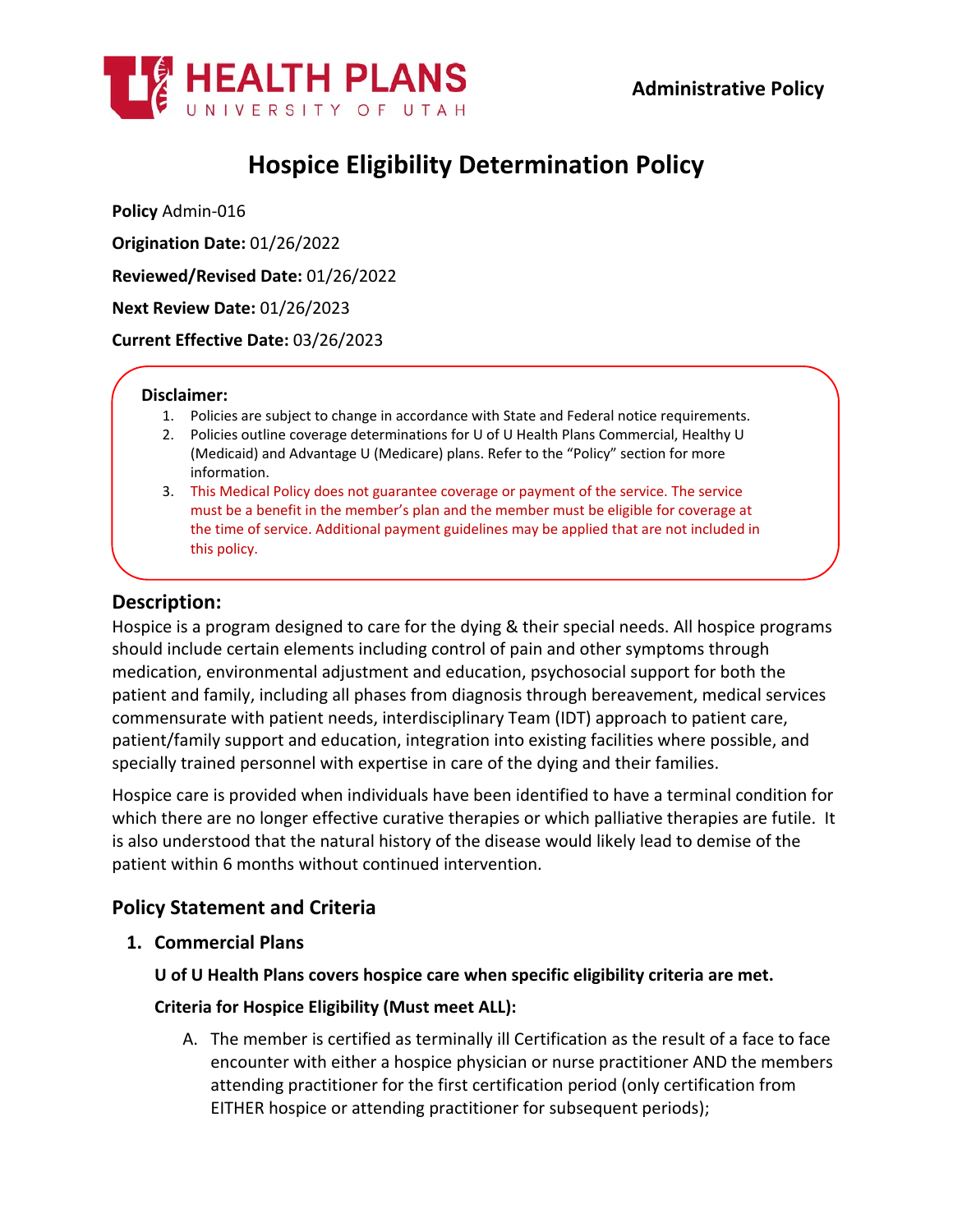- B. Written certification of terminal ill status contains the following information (must contain ALL):
	- i. The certification statement specifies the individuals' life expectancy is 6 months or less if the terminal illness runs its normal course
	- ii. The statement must contain specific clinical information extracted from the medical record with appropriate medical records attached explaining why the member will not likely survive for a period beyond 6 months
	- iii. The attending provider making the attestation has signed the statement acknowledging he/she composed the narrative based on his/her review of the patient's medical record and/or examination of the member.
	- iv. The hospice physician or nurse practitioner who performs the face-to-face encounter with the member attests in writing that he or she had a face-toface encounter with the patient, including the date of that visit. The attestation of the nurse practitioner or a non-certifying hospice physician shall state that the clinical findings of that visit were provided to the certifying physician for use in determining continued eligibility for hospice care.
	- v. The statements by the providers are a narrative composed specific to individual patient and do not contain check box answers or template responses
	- vi. All provider statements are signed and dated and indicate the benefit for period for which the certification or re-certification period applies.
- C. Member's hospice qualifying condition is not a simple consequence of the aging process but due to a specific condition provided in certifying statements;
- D. The member has one of the following conditions and meets associated criteria for coverage (must meet only one condition's criteria):
	- i. Neurological Disease;
	- ii. Renal Failure;
	- iii. Stroke/Coma;
	- iv. Terminal Illness;
	- v. Cancer;
	- vi. Dementia;
	- vii. Heart disease;
	- viii. HIV/AIDS;
	- ix. Liver Disease; or
	- x. Pulmonary Disease.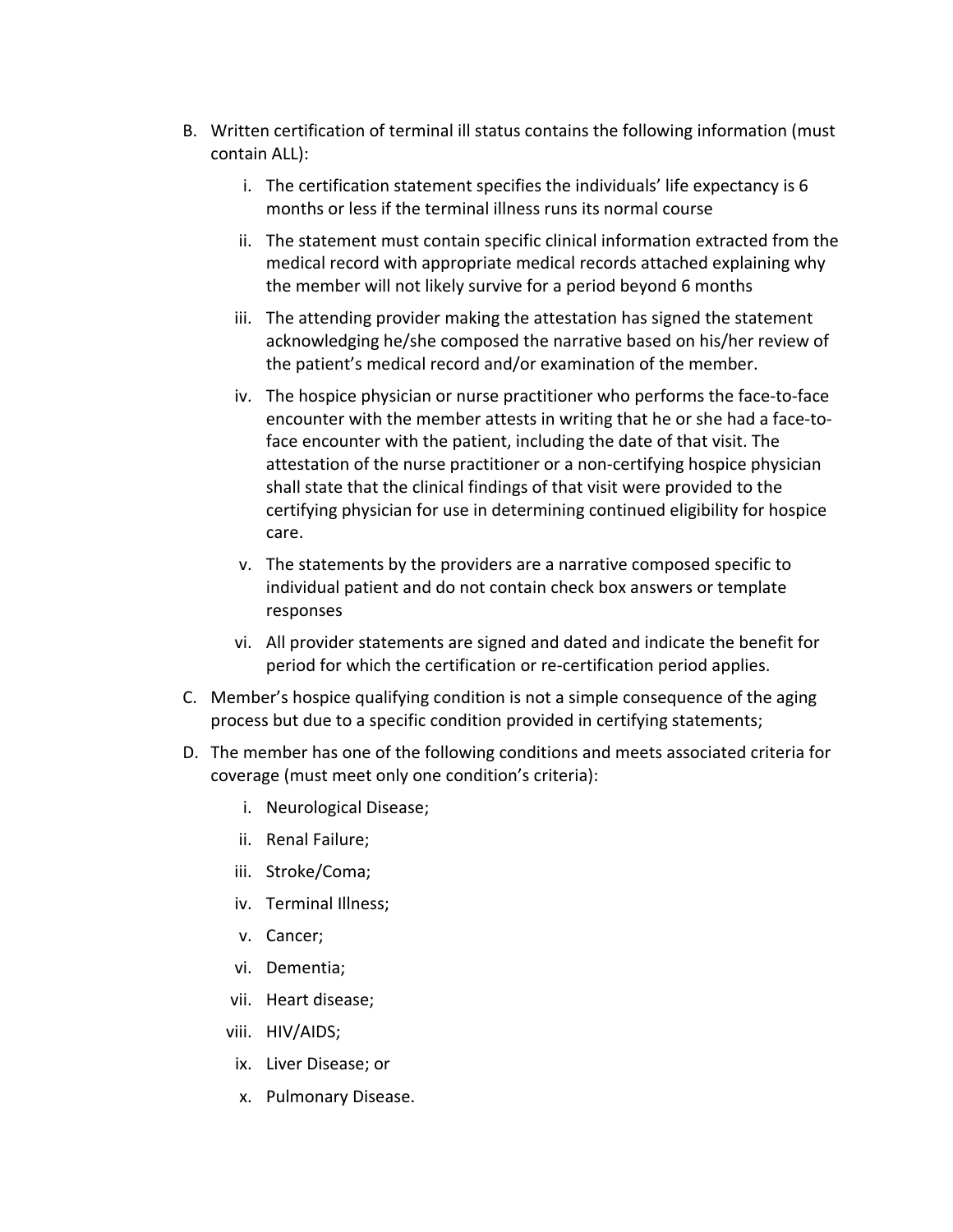# **Details of Specific Condition Criteria to be met:**

# *Neurologic Disease*

Criteria are very similar for chronic degenerative conditions such as ALS, Parkinson's, Muscular Dystrophy, Myasthenia Gravis or Multiple Sclerosis. The patient must meet at least one of the following criteria (A or B1 or B2):

- A. Critically impaired breathing capacity, with all:
	- i. Dyspnea at rest; and
	- ii. Vital capacity < 30%; and
	- iii. Need O2 at rest; and
	- iv. Patient refuses artificial ventilation;

# **OR**

- B. Rapid disease progression from (and either 1 or 2):
	- i. Independent ambulation to wheelchair or bed-bound status; and
	- ii. Normal to barely intelligible or unintelligible speech; and
	- iii. Normal to pureed diet; and
	- iv. Independence in most ADLs to needing major assistance in all ADLs;

# **AND**

- 1) Critical nutritional impairment demonstrated by ALL of the following in the preceding 12 months:
	- a. Oral intake of nutrients and fluids insufficient to sustain life; and
	- b. Continuing weight loss; and
	- c. Dehydration or hypovolemia; and
	- d. Absence of artificial feeding methods;
- 2) Life-threatening complications in the past 12 months as demonstrated by at least 2 of the following:
	- a. Recurrent aspiration pneumonia; and
	- b. Pyelonephritis; and
	- c. Sepsis; and
	- d. Recurrent fever; and
	- e. Stage 3 or 4 pressure ulcer(s).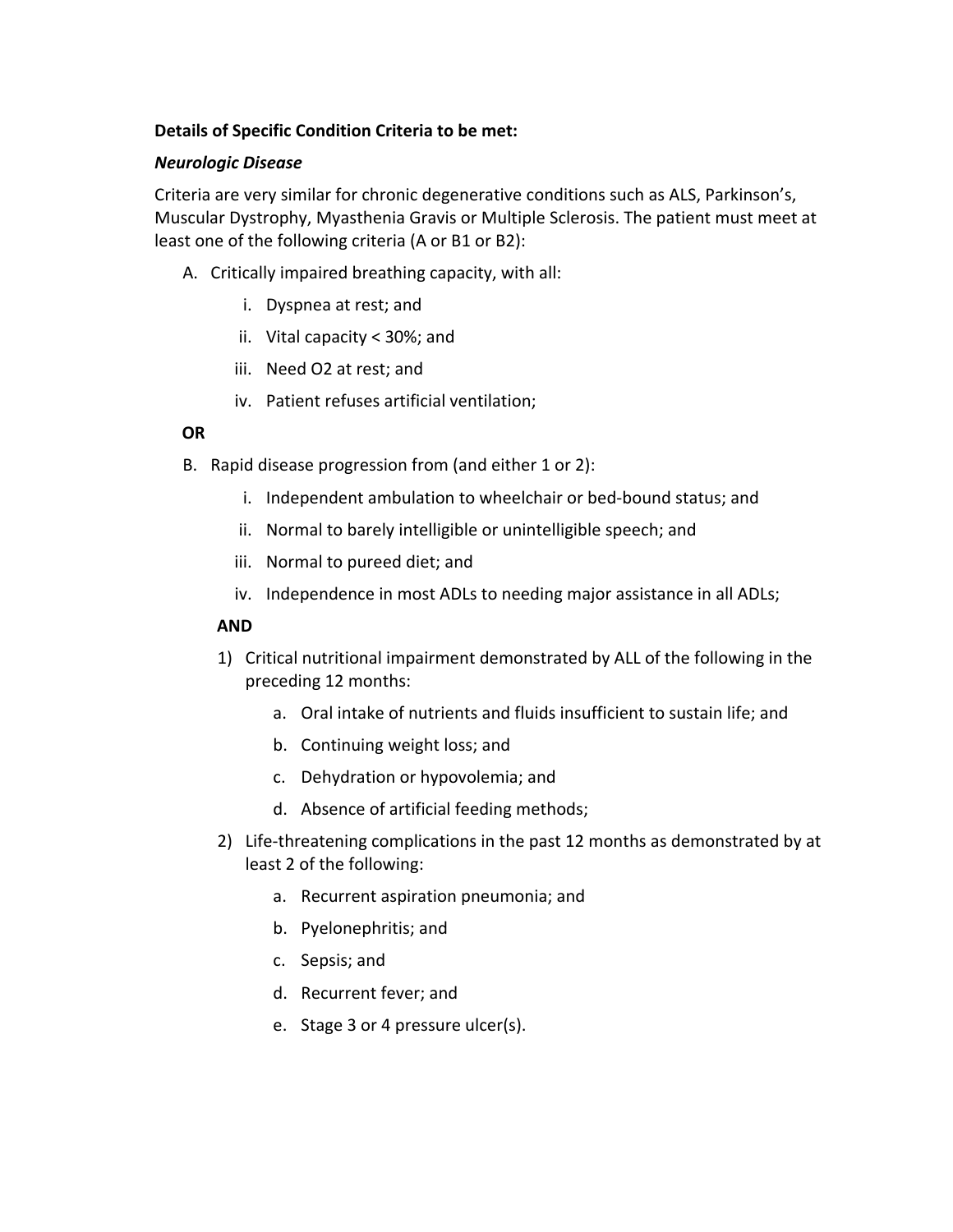# *Renal Failure*

Patient must have ALL (A, B and C):

- A. The patient is not seeking dialysis or renal transplant; and
- B. Creatinine clearance\* is < 10 cc/min (<15 for diabetics); and
- C. Serum creatinine  $> 8.0$  mg/dl  $(> 6.0$  mg/dl for diabetics).

Supporting documentation for renal failure includes:

- Uremia
- Oliguria (urine output < 400 cc in 24 hours)
- Intractable hyperkalemia (> 7.0)

Supporting documentation for acute renal failure includes:

- Mechanical ventilation
- Malignancy (other organ system)
- Chronic lung disease
- Uremic pericarditis
- Hepatorenal syndrome
- Intractable fluid overload
- Advanced cardiac disease
- Advanced terminal condition not attributed to a single specific illness

# *Coma* (any etiology)

- A. Comatose patients with any 3 of the following on the 3rd day of coma:
	- i. Abnormal brain stem response
	- ii. Absent verbal responses
	- iii. Absent withdrawal response to pain
	- iv. Serum creatinine > 1.5 gm/dl
- B. Documentation of medical complications, in the context of progressive clinical decline, within the previous 12 months, which support a terminal prognosis:
	- i. Aspiration pneumonia;
	- ii. Pyelonephritis;
	- iii. Refractory stage 3-4 decubitus ulcers;
	- iv. Fever recurrent after antibiotics.
- C. Documentation of diagnostic imaging factors which support poor prognosis after stroke include:
	- i. For non-traumatic hemorrhagic stroke: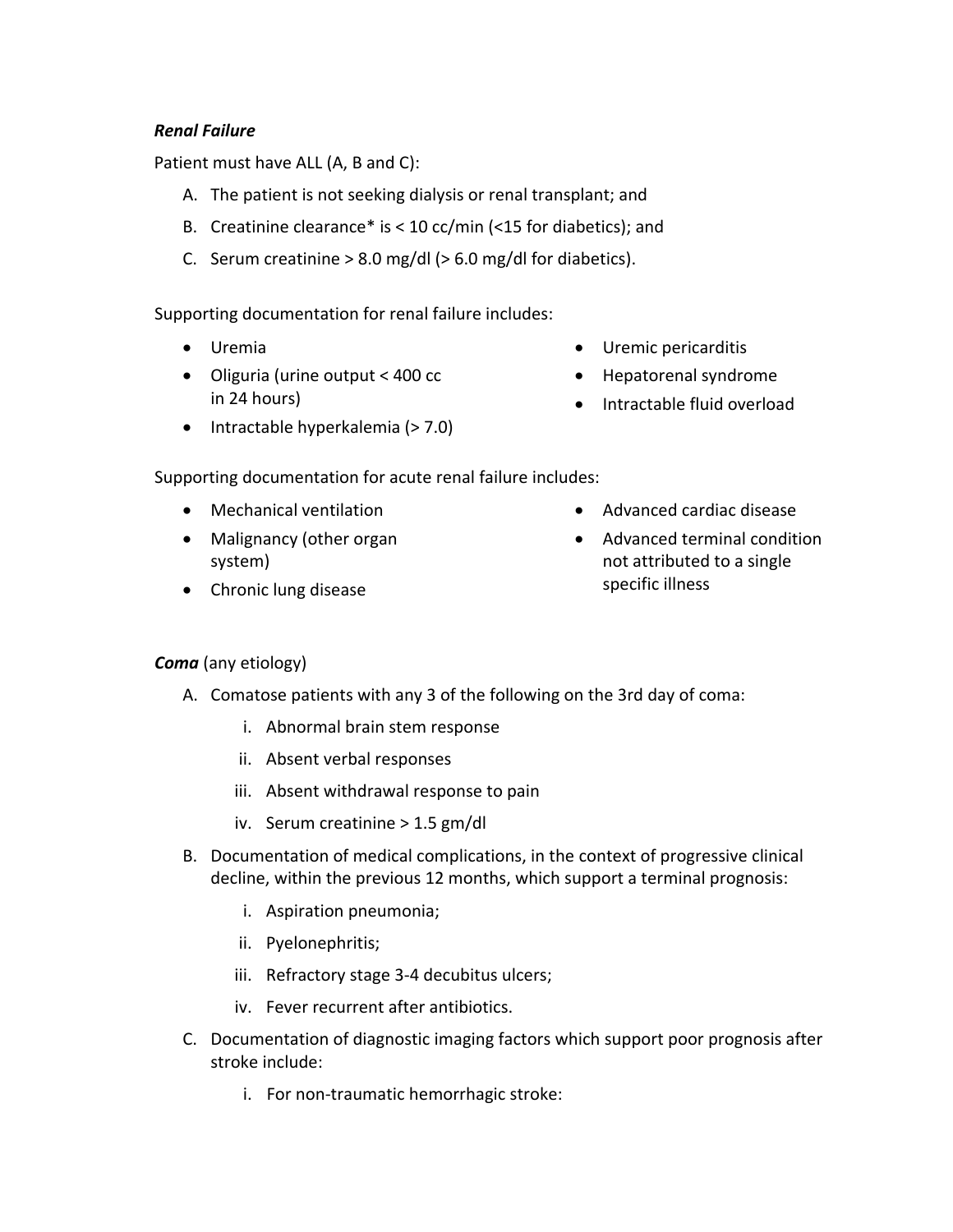- 1) Large-volume hemorrhage on CT:
	- a. Infratentorial: greater than or equal to 20 ml;
	- b. Supratentorial: greater than or equal to 50 ml.
- 2) Ventricular extension of hemorrhage;
- 3) Surface area of involvement of hemorrhage greater than or equal to 30% of cerebrum;
- 4) Midline shift greater than or equal to 1.5 cm.;
- 5) Obstructive hydrocephalus in patient who declines, or is not a candidate for, ventriculoperitoneal shunt.
- ii. For thrombotic/embolic stroke:
	- 1) Large anterior infarcts with both cortical and subcortical involvement
	- 2) Large bihemispheric infarcts
	- 3) Basilar artery occlusion
	- 4) Bilateral vertebral artery occlusion.

#### *Stroke*

Patient must have both A and B:

- A. Poor functional status of Karnofsky Performance Status (KPS)<sup>®</sup> or Palliative Performance Scale (PPS)\* ≤ 40%;
- B. Poor nutritional status with inability to maintain sufficient fluid and calorie intake with 1 or more of the following:
	- i. ≥ 10% weight loss in past 6 months;
	- ii. ≥7.5% weight loss in past 3 months;
	- iii. Serum albumin <2.5 gm/dl;
	- iv. Current history of pulmonary aspiration without effective response to speech therapy interventions to improve dysphagia and decrease aspiration events;
	- v. Dysphagia severe enough to prevent patient from continuing fluids/foods necessary to sustain life and patient does not receive artificial nutrition and hydration.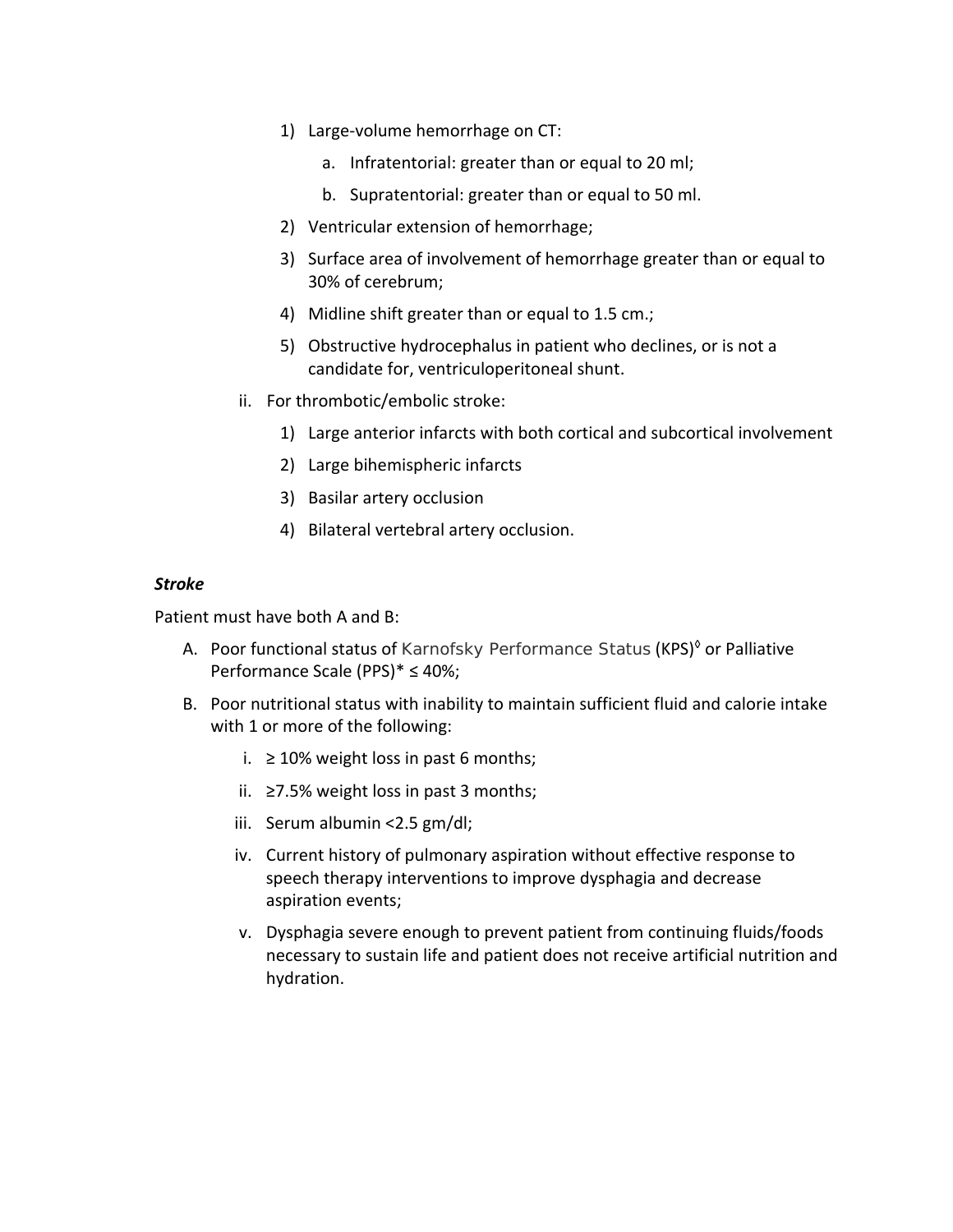# *HIV/AIDS*

The patient has either A or B along with C and D:

- A. CD4+ < 25 cells/mcl; **OR**
- B. Viral load > 100,000;

# **AND**

- C. PPS\* or KPS◊ of < 50%; **AND**
- D. At least one of the following:
	- i. CNS lymphoma;
	- ii. Untreated or refractory wasting (loss of > 33% lean body mass);
	- iii. Mycobacterium avium complex (MAC) bacteremia;
	- iv. Progressive multifocal leukoencephalopathy;
	- v. Systemic lymphoma;
	- vi. Visceral Kaposi's sarcoma (KS);
	- vii. Renal failure no HD;
	- viii. Cryptosporidium infection;
	- ix. Refractory toxoplasmosis.

#### ◊ **KARNOFSKY PERFORMANCE (KPS) SCALE**

| Able to carry on normal                                                                                                         |    | 100 Normal no complaints; no evidence of disease.                                      |  |
|---------------------------------------------------------------------------------------------------------------------------------|----|----------------------------------------------------------------------------------------|--|
| activity and to work; no                                                                                                        |    | 90 Able to carry on normal activity; minor signs or symptoms of disease.               |  |
| special care needed.                                                                                                            |    | 80 Normal activity with effort; some signs or symptoms of disease.                     |  |
| Unable to work; able to live at<br>home and care for most<br>personal needs; varying<br>amount of assistance needed.            |    | 70 Cares for self; unable to carry on normal activity or to do active work.            |  |
|                                                                                                                                 | 60 | Requires occasional assistance, but is able to care for most of his personal<br>needs. |  |
|                                                                                                                                 |    | 50 Requires considerable assistance and frequent medical care.                         |  |
| Unable to care for self;<br>requires equivalent of<br>institutional or hospital care;<br>disease may be progressing<br>rapidly. |    | 40 Disabled; requires special care and assistance.                                     |  |
|                                                                                                                                 |    | 30 Severely disabled; hospital admission is indicated although death not imminent.     |  |
|                                                                                                                                 |    | 20 Very sick; hospital admission necessary; active supportive treatment necessary.     |  |
|                                                                                                                                 |    | 10 Moribund; fatal processes progressing rapidly.                                      |  |
|                                                                                                                                 | 0  | Dead.                                                                                  |  |

# *Terminal Illness General* (non-specific)

All must be met:

- A. Terminal condition not attributed to a single specific illness; and
- B. Rapid decline over past 3-6 months as evidenced by:
	- i. Progression of disease evidenced by symptoms, signs & test results; and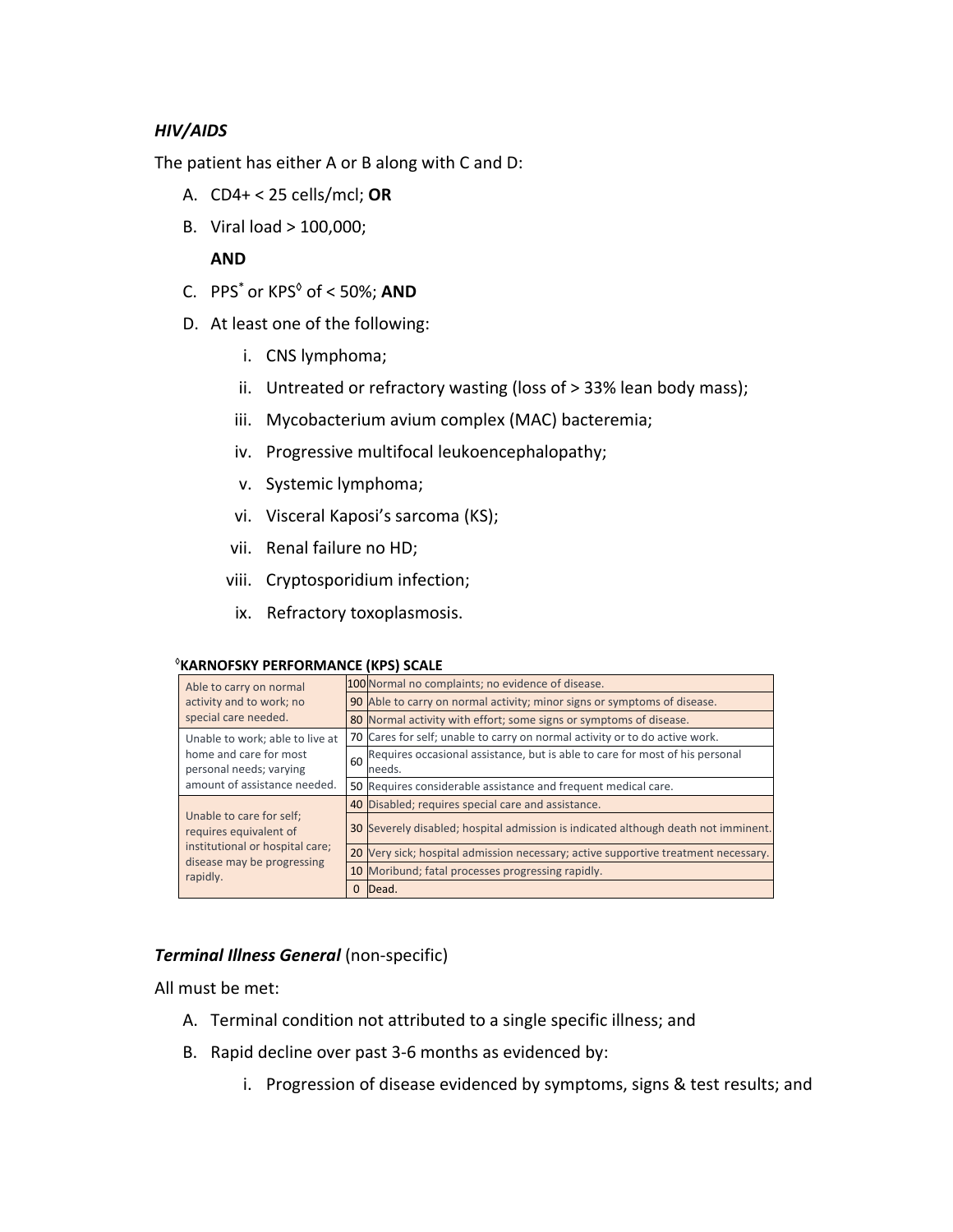- ii. Decline in PPS\* to ≤ 50%; and
- iii. Involuntary weight loss >10% and/or Albumin <2.5 (helpful).

### *Cancer*

Patient must meet ALL of the following:

- A. Clinical findings of malignancy with widespread, aggressive or progressive disease as evidenced by increasing symptoms worsening lab values and/or evidence of metastatic disease; and
- B. PPS\* ≤ 70%; and
- C. Refuses further life-prolonging therapy OR continues to decline in spite of definitive therapy.

Supporting Documentation for cancer includes:

- Hypercalcemia > 12
- Cachexia or weight loss of 5% in past 3 months
- Recurrent disease after surgery/radiation/chemotherapy
- Signs and symptoms of advanced disease (e.g. nausea, requirement for transfusions, malignant ascites or pleural effusion, etc.)

# *Dementia*

Patient has both A and B:

- A. Stage 7C or beyond according to the Functional Assessment Scale (FAST) Scale; **AND**
- B. One or more of the following conditions in the past 12 months:
	- i. Aspiration pneumonia;
	- ii. Pyelonephritis;
	- iii. Septicemia;
	- iv. Multiple pressure ulcers ( stage 3-4);
	- v. Recurrent Fever;
	- vi. Other significant condition that suggests a limited prognosis;
	- vii. Inability to maintain sufficient fluid and calorie intake in the past;
	- viii. 6 months (10% weight loss or albumin < 2.5 gm/dl).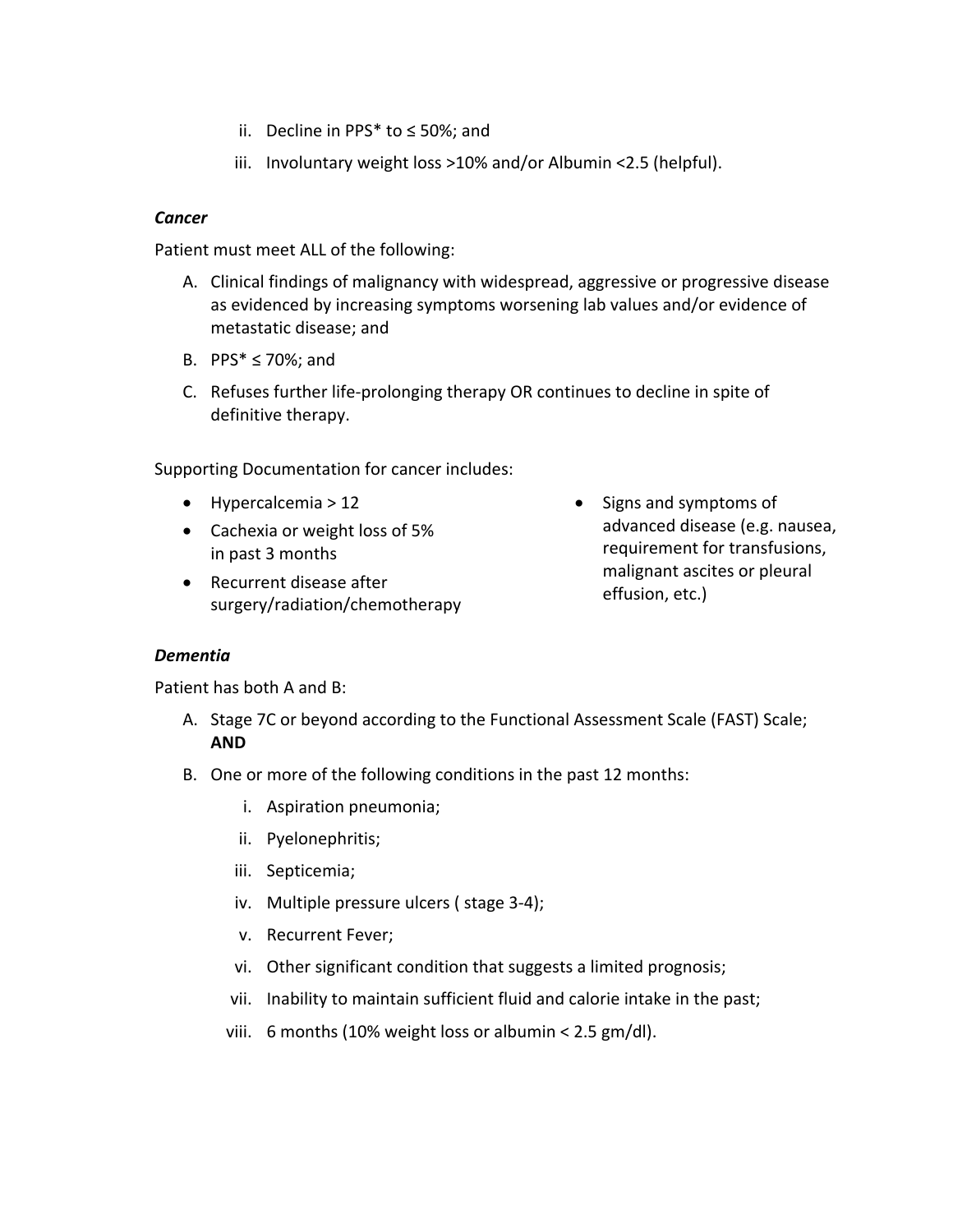|    | <b>Functional Assessment Scale (FAST) for Alzheimer's Type Dementia</b>                                                                                                                                                                                                                                                                                                                                                                                                                                                                                                                                    |
|----|------------------------------------------------------------------------------------------------------------------------------------------------------------------------------------------------------------------------------------------------------------------------------------------------------------------------------------------------------------------------------------------------------------------------------------------------------------------------------------------------------------------------------------------------------------------------------------------------------------|
| 1. | No difficulty either subjectively or objectively.                                                                                                                                                                                                                                                                                                                                                                                                                                                                                                                                                          |
| 2. | Complains of forgetting location of objects. Subjective work difficulties.                                                                                                                                                                                                                                                                                                                                                                                                                                                                                                                                 |
| 3. | Decreased job functioning evident to co-workers. Difficulty in traveling to new locations. Decreased<br>organizational capacity~                                                                                                                                                                                                                                                                                                                                                                                                                                                                           |
| 4. | Decreased ability to perform complex task, (e.g., planning dinner for guests, handling personal finances<br>e.g. forgetting to pay bills, etc.)                                                                                                                                                                                                                                                                                                                                                                                                                                                            |
| 5. | Requires assistance in choosing proper clothing to wear for the day, season or occasion, (e.g. patient may<br>wear the same clothing repeatedly, unless supervised~                                                                                                                                                                                                                                                                                                                                                                                                                                        |
| 6. | Occasionally or more frequently over the past weeks~ for the following:<br>A) Improperly putting on clothes without assistance or cueing<br>B) Unable to bathe properly (not able to choose proper water temp)<br>C) Inability to handle mechanics of toileting (e.g., forget to flush the toilet, does not wipe properly or<br>properly dispose of toilet tissue)<br>D) Urinary incontinence<br>E) Fecal incontinence                                                                                                                                                                                     |
| 7. | A) Ability to speak limited to approximately $\leq 6$ intelligible different words in the course of an average day<br>or in the course of an intensive interview<br>B) Speech ability is limited to the use of a single intelligible word in an average day or in the course of an<br>intensive interview<br>C) Ambulatory ability is lost (cannot walk without personal assistance)<br>D) Cannot sit up without assistance (e.g., the individual will fall over if there are not lateral rests [arms] on<br>the chair)<br>E) Loss of ability to smile<br>F) Loss of ability to hold up head independently |

~Scored primarily on information obtained from a knowledgeable informant.

#### *Heart Disease*

Patient has either A or B and C:

- A. The patient is optimally treated (i.e., either diuretics, vasodilators, ACEI, or hydralazine and nitrates); **OR**
- B. The patient has angina pectoris at rest, resistance to standard nitrate therapy and is either not a candidate for/or has declined invasive procedures;

#### **AND**

- C. CHF with NYHA Class IV symptoms and both:
	- i. Significant symptoms at rest; and
	- ii. Inability to carry out even minimal physical activity without dyspnea or angina.

Supporting documentation includes:

- $•$  FF < 20%
- Treatment resistant symptomatic dysrhythmias
- H/O cardiac related syncope
- CVA 2/2 cardiac embolism
- H/O cardiac resuscitation
- Concomitant HIV disease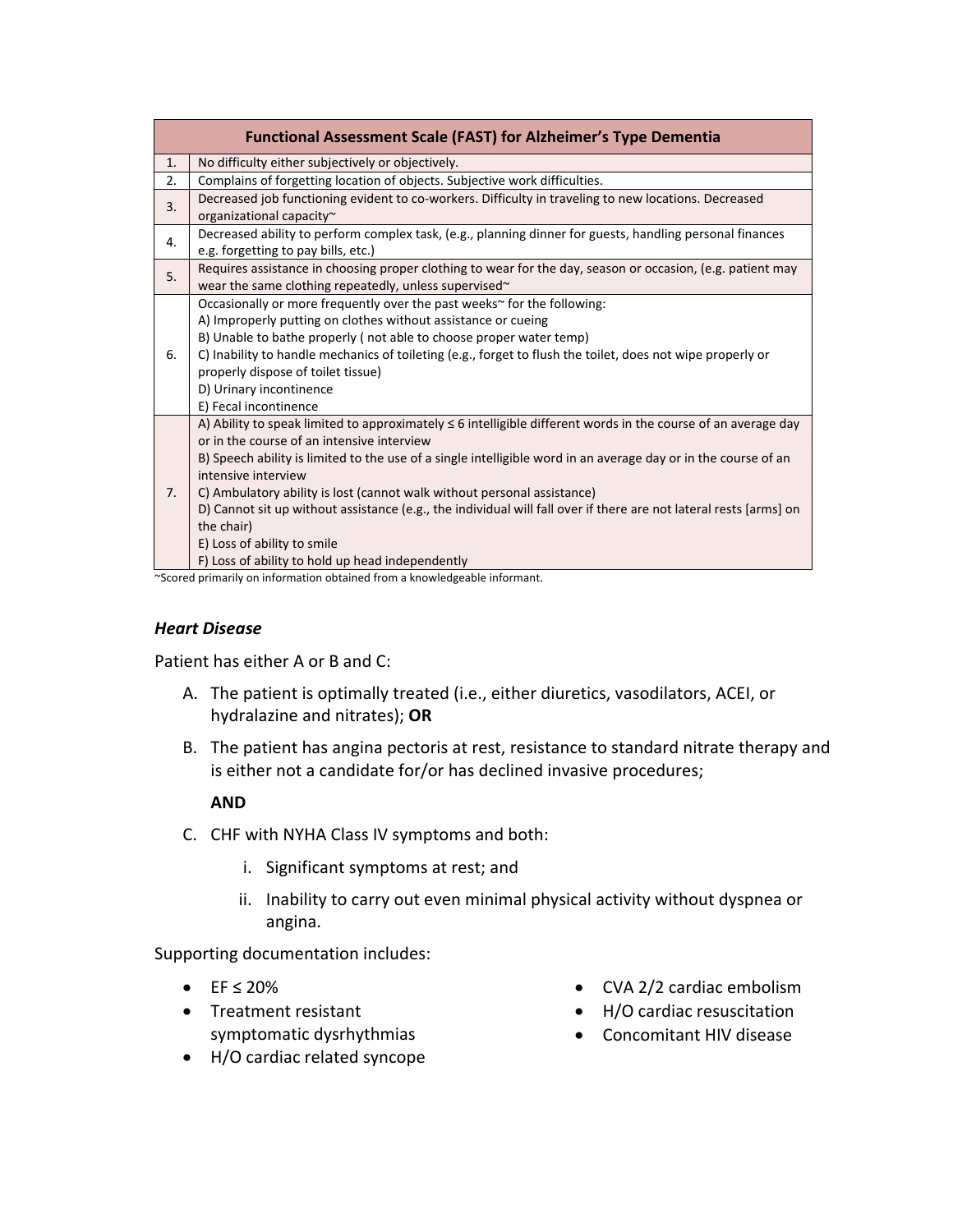# *Liver Disease*

The patient has both A and B:

- A. End stage liver disease as demonstrated by (i or ii and iii):
	- i. PT > 5 seconds; **OR**
	- ii. INR > 15; **AND**
	- iii. Serum albumin < 2.5 gm/dl.

#### **AND**

- B. One or more of the following conditions:
	- i. Refractory ascites;
	- ii. H/O spontaneous bacterial peritonitis;
	- iii. Hepatorenal syndrome;
	- iv. Refractory hepatic encephalopathy;
	- v. H/O recurrent variceal bleeding.

Supporting documents include:

- Progressive malnutrition
- Muscle wasting with decreased strength
- Ongoing alcoholism (> 80 gm ethanol/day)
- Hepatocellular
- CA HBsAg positive
- Hep. C refractory to treatment

# *Pulmonary Disease*

Severe chronic lung disease as documented by ALL the following:

- A. The patient has all of the following:
	- i. Disabling dyspnea at rest;
	- ii. Little of no response to bronchodilators;
	- iii. Decreased functional capacity (e.g. bed to chair existence, fatigue and cough); **AND**
- B. Progression of disease as evidenced by a recent h/o in-creasing office, home, or ED visits and/or hospitalizations for pulmonary infection and/or respiratory failure; **AND**
- C. Documentation within the past 3 months of at least one of the following: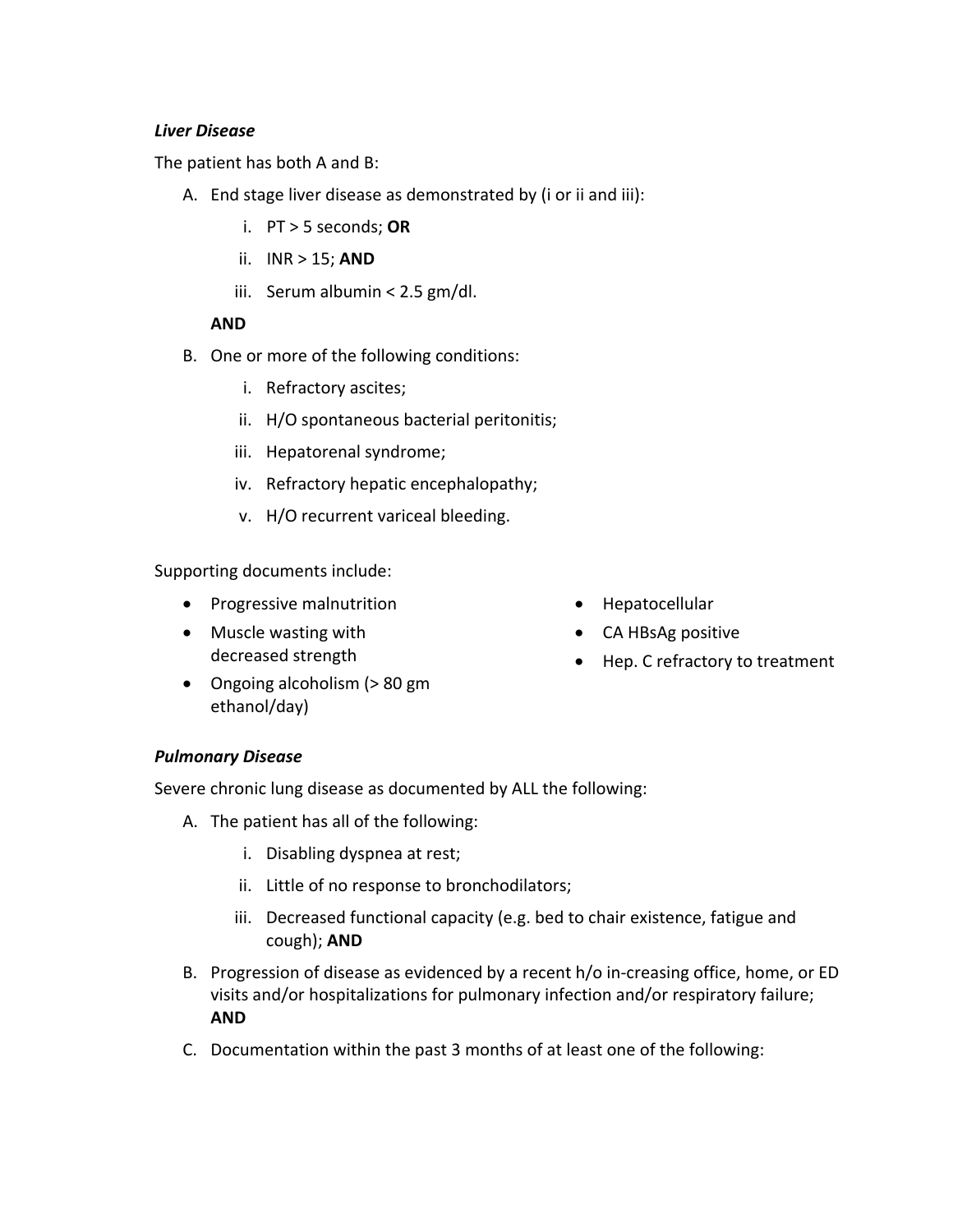- i. Hypoxemia at rest on room air (p02 < 55 mmHg by ABG) or oxygen saturation < 88%;
- ii. Hypercapnia evidenced by pC02 > 50 mmHg.

Supporting documentation includes:

• Cor pulmonale and right heart failure

• Unintentional progressive weight loss

|                        |                          |                                     |           |                           |                      |                          | <b>Estimated Median</b> |     |
|------------------------|--------------------------|-------------------------------------|-----------|---------------------------|----------------------|--------------------------|-------------------------|-----|
|                        |                          | <b>Activity Level Evidence of</b>   |           |                           | Level of             | <b>Survival in Days</b>  |                         |     |
| %                      | Ambulation               | <b>Disease</b>                      | Self-Care | Intake                    | <b>Consciousness</b> | A                        | B                       | C   |
| 100                    | Full                     | Normal/No Disease                   | Full      | Normal                    | Full                 |                          |                         |     |
| 90                     | Full                     | Normal/Some Disease                 | Full      | Normal                    | Full                 | N/A                      |                         |     |
| 80                     | Full                     | Normal with Effort/Some             | Full      | Normal or                 | Full                 |                          | N/A                     | 108 |
|                        |                          | <b>Disease</b>                      |           | Reduced                   |                      |                          |                         |     |
| Reduced<br>70          | Can't Do Normal Job-     | Full                                | Normal or | Full                      | 145                  |                          |                         |     |
|                        |                          | Work/ Some Disease                  |           | Reduced                   |                      |                          |                         |     |
| Reduced<br>60          | Can't Do Hobbies/House-  | Occasional                          | Normal or | <b>Full or Confusion</b>  | 29                   | 4                        |                         |     |
|                        | work/Significant Disease | Assistance Needed                   | Reduced   |                           |                      |                          |                         |     |
| 50<br>Mainly Sit/Lie   | Can't Do Any Work/       | Considerable                        | Normal or | <b>Full or Confusion</b>  | 30                   | 11                       |                         |     |
|                        | <b>Extensive Disease</b> | <b>Assistance Needed</b><br>Reduced |           |                           |                      |                          |                         |     |
| Mainly in Bed<br>40    | Can't Do Any Work/       |                                     | Normal or | Full/Drowsy/<br>Confusion | 18                   | 8                        | 41                      |     |
|                        | <b>Extensive Disease</b> | Mainly Assistance                   | Reduced   |                           |                      |                          |                         |     |
| 30<br><b>Bed Bound</b> | Can't Do Any Work/       | <b>Total Care</b>                   | Reduced   | 8<br>As Above             |                      |                          |                         |     |
|                        | <b>Extensive Disease</b> |                                     |           |                           |                      | 5                        |                         |     |
| 20<br><b>Bed Bound</b> | Can't Do Any Work/       |                                     | Minimal   | As Above                  | 4                    | 2                        |                         |     |
|                        | <b>Extensive Disease</b> | <b>Total Care</b>                   | Sips      |                           |                      |                          |                         |     |
| 10<br><b>Bed Bound</b> | Can't Do Any Work/       |                                     | Mouth     |                           | $\mathbf{1}$         | 1                        | 6                       |     |
|                        | <b>Extensive Disease</b> | <b>Total Care</b>                   | Care Only | Drowsy or Coma            |                      |                          |                         |     |
| 0                      | Death                    |                                     |           |                           |                      | $\overline{\phantom{a}}$ |                         |     |

#### \***PPS (Palliative Performance Score)**

**A -**Survival post-admission to an inpatient palliative unit, all diagnoses (Virik 2002). **B -**Days until inpatient death following admission to an acute hospice unit, diagnoses not specified (Anderson 1996). **C** -Survival post admission to an inpatient palliative unit, cancer patients only (Morita 1999).

# **2. Medicaid Plans**

**Coverage is determined by the State of Utah Medicaid program; if Utah State Medicaid has no published coverage position and InterQual criteria are not available, the U of U Health Plans Commercial criteria will apply. For the most up-to-date Medicaid policies and coverage, please visit their website at:**

**<http://health.utah.gov/medicaid/manuals/directory.php> or the [Utah Medicaid code](https://health.utah.gov/stplan/lookup/CoverageLookup.php)  [Look-Up tool](https://health.utah.gov/stplan/lookup/CoverageLookup.php)**

**CPT/HCPCS codes covered by Utah State Medicaid may still require further evaluation to determine medical necessity for coverage.**

# **3. Medicare Plans**

**Coverage is determined by the Centers for Medicare and Medicaid Services (CMS); if a coverage determination has not been adopted by CMS and InterQual criteria are not available, the U of U Health Plans Commercial criteria will apply. For the most up-to-**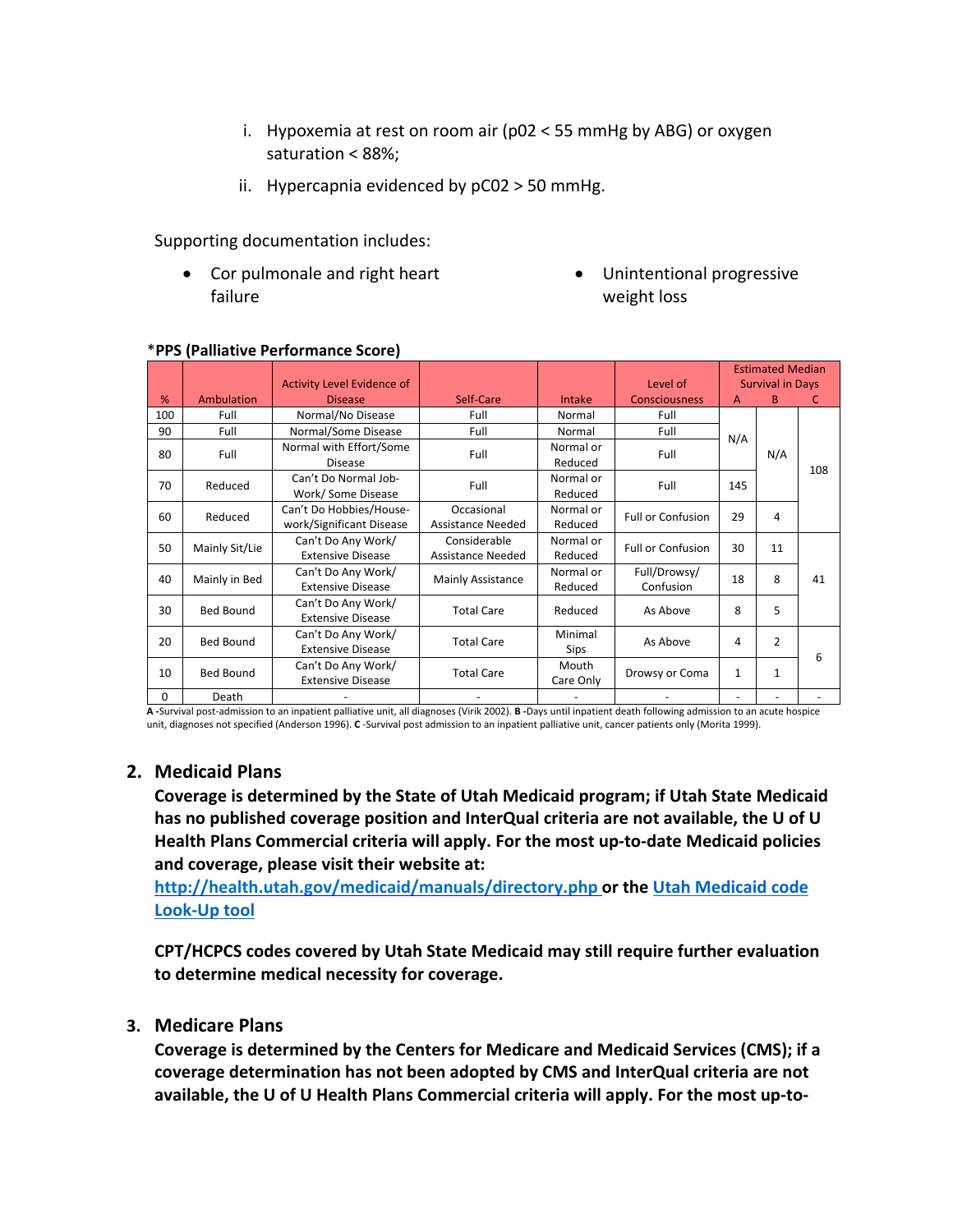**date Medicare policies and coverage, please visit their search website at: [http://www.cms.gov/medicare-coverage-database/overview-and-quick](http://www.cms.gov/medicare-coverage-database/overview-and-quick-search.aspx?from2=search1.asp&)[search.aspx?from2=search1.asp&](http://www.cms.gov/medicare-coverage-database/overview-and-quick-search.aspx?from2=search1.asp&) or the [manual website](https://www.cms.gov/Regulations-and-Guidance/Guidance/Manuals/Internet-Only-Manuals-IOMs)**

# **Clinical Rationale**

# Hospice Principal Diagnosis

Identify the condition that is the main contributor to the person's terminal prognosis. Non-specific diagnoses such as Debility or Adult Failure to Thrive (AFTT) may no longer be listed as a principal terminal diagnosis. Debility and AFTT can and should be listed as secondary (related) conditions to support prognosis if indicated.

# Hospice Face-To-Face (FTF) encounter

Must include documentation that a hospice physician or a hospice nurse practitioner had a FTF encounter with the patient. This encounter is used to gather clinical findings to determine continued eligibility for hospice care. The FTF must occur within 30 days calendar prior to the start of the \*3rd benefit period and every subsequent recertification period.

Duration of hospice care coverage—Election periods:

- 1. An initial 90-day period;
- 2. A subsequent 90-day period; or
- 3. An unlimited number of subsequent 60-day periods.

### Hospice Levels of Care

*Routine Home Care (RHC)*: Core services of hospice interdisciplinary team provided at patient's home (place of residence)

*Continuous Home Care (CHC)*: Intended to support patient and their caregivers through brief periods of crisis. CHC provides care for 8-24 hours a day. ≥50% of care must be primarily provided by an LPN or RN. Home health aide or homemaker services can be used to cover the needs.

*Inpatient Respite Care (IRC)*: Short term care to provide relief to family/ primary caregiver. Limited to 5 consecutive days

*General Inpatient Care (GIP)*: Care provided in acute hospital or other setting with intensive nursing & other support outside of the home. For management of uncontrolled distressing physical symptoms (e.g. uncontrolled pain, respiratory distress, etc.) or psychosocial problems (e.g. unsafe home or imminent death when family can't cope at home).

# **Applicable Coding**

# **CPT Codes**

**99339** Individual physician supervision of a patient (patient not present) in home, domiciliary or rest home (eg, assisted living facility) requiring complex and multidisciplinary care modalities involving regular physician development and/or revision of care plans, review of subsequent reports of patient status, review of related laboratory and other studies, communication (including telephone calls) for purposes of assessment or care decisions with health care professional(s),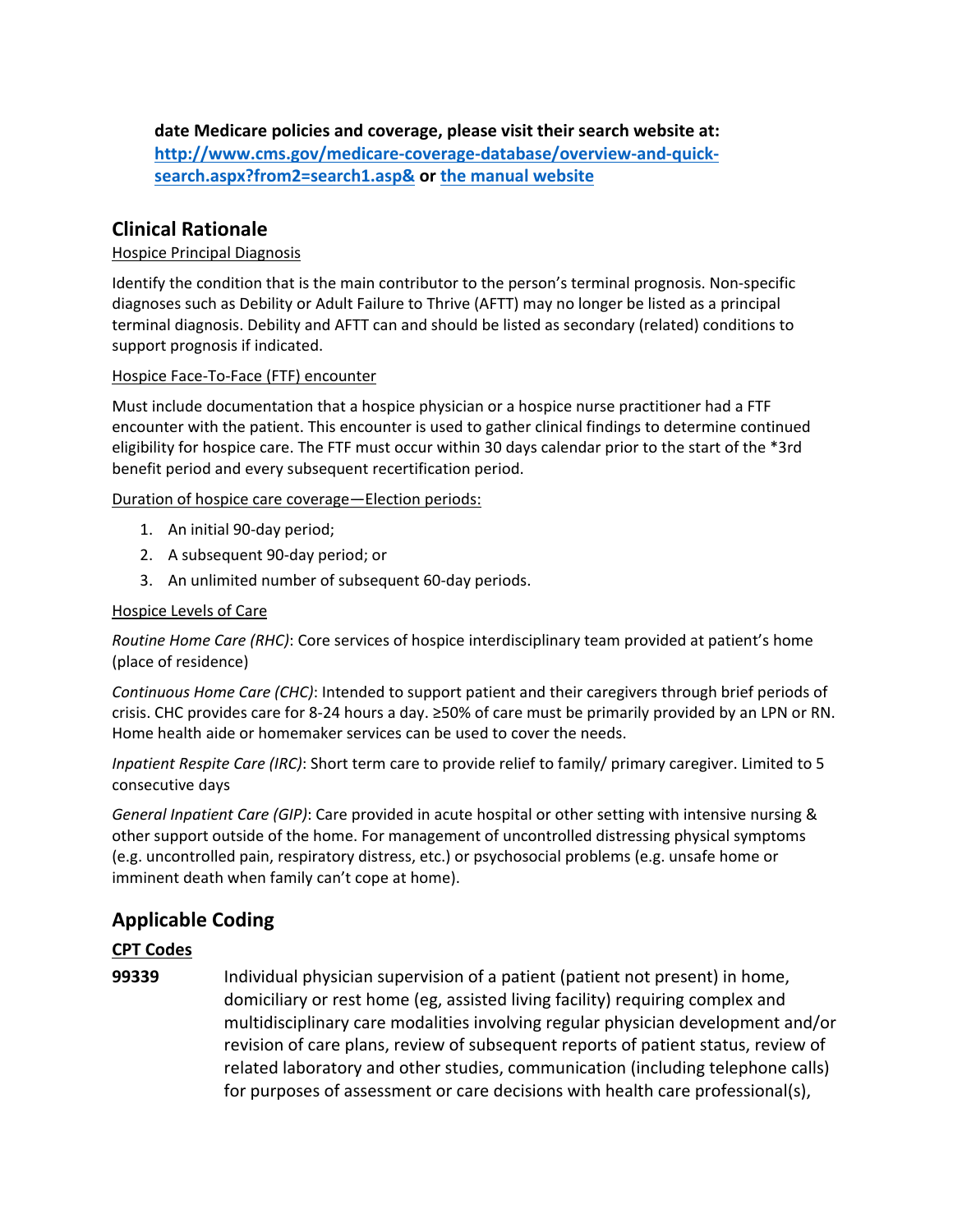family member(s), surrogate decision maker(s) (eg, legal guardian) and/or key caregiver(s) involved in patient's care, integration of new information into the medical treatment plan and/or adjustment of medical therapy, within a calendar month; 15-29 minutes

# **99340** ; 30 minutes or more

- **99374** Supervision of a patient under care of home health agency (patient not present) in home, domiciliary or equivalent environment (eg, Alzheimer's facility) requiring complex and multidisciplinary care modalities involving regular development and/or revision of care plans by that individual, review of subsequent reports of patient status, review of related laboratory and other studies, communication (including telephone calls) for purposes of assessment or care decisions with health care professional(s), family member(s), surrogate decision maker(s) (eg, legal guardian) and/or key caregiver(s) involved in patient's care, integration of new information into the medical treatment plan and/or adjustment of medical therapy, within a calendar month; 15-29 minutes
- **99375** ; 30 minutes or more
- **99377** Supervision of a hospice patient (patient not present) requiring complex and multidisciplinary care modalities involving regular development and/or revision of care plans by that individual, review of subsequent reports of patient status, review of related laboratory and other studies, communication (including telephone calls) for purposes of assessment or care decisions with health care professional(s), family member(s), surrogate decision maker(s) (eg, legal guardian) and/or key caregiver(s) involved in patient's care, integration of new information into the medical treatment plan and/or adjustment of medical therapy, within a calendar month; 15-29 minutes

# **99378** ; 30 minutes or more

- **99379** Supervision of a nursing facility patient (patient not present) requiring complex and multidisciplinary care modalities involving regular development and/or revision of care plans by that individual, review of subsequent reports of patient status, review of related laboratory and other studies, communication (including telephone calls) for purposes of assessment or care decisions with health care professional(s), family member(s), surrogate decision maker(s) (eg, legal guardian) and/or key caregiver(s) involved in patient's care, integration of new information into the medical treatment plan and/or adjustment of medical therapy, within a calendar month; 15-29 minutes
- **99380** ; 30 minutes or more

# **HCPCS Codes**

**G0151** Services performed by a qualified physical therapist in the home health or hospice setting, each 15 minutes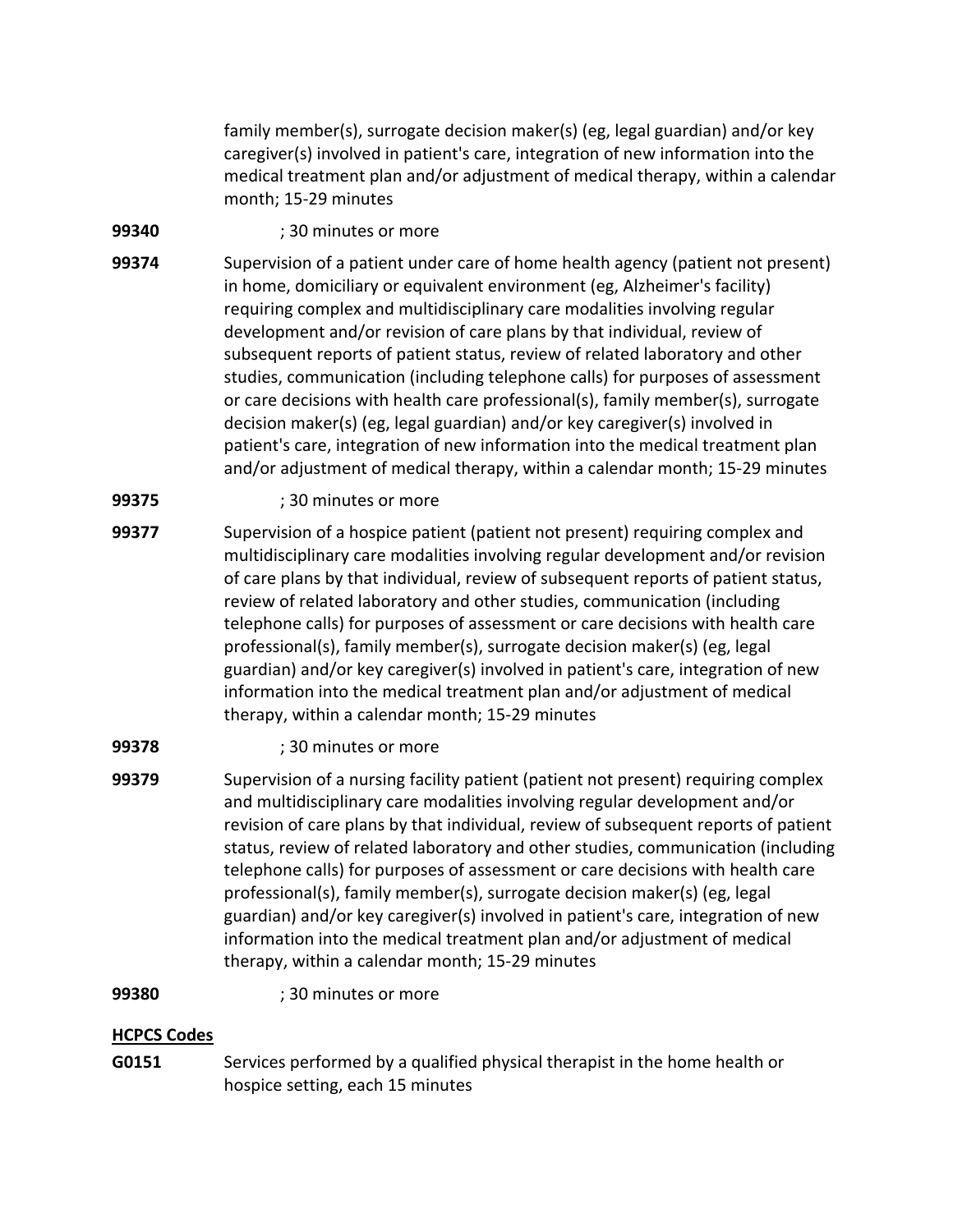| G0152 | Services performed by a qualified occupational therapist in the home health or<br>hospice setting, each 15 minutes                                                                                                                                                                                                                                                                                                                                                                                                                                                                                     |
|-------|--------------------------------------------------------------------------------------------------------------------------------------------------------------------------------------------------------------------------------------------------------------------------------------------------------------------------------------------------------------------------------------------------------------------------------------------------------------------------------------------------------------------------------------------------------------------------------------------------------|
| G0153 | Services performed by a qualified speech-language pathologist in the home<br>health or hospice setting, each 15 minutes                                                                                                                                                                                                                                                                                                                                                                                                                                                                                |
| G0155 | Services of clinical social worker in home health or hospice settings, each 15<br>minutes                                                                                                                                                                                                                                                                                                                                                                                                                                                                                                              |
| G0156 | Services of home health/hospice aide in home health or hospice settings, each<br>15 minutes                                                                                                                                                                                                                                                                                                                                                                                                                                                                                                            |
| G0157 | Services performed by a qualified physical therapist assistant in the home health<br>or hospice setting, each 15 minutes                                                                                                                                                                                                                                                                                                                                                                                                                                                                               |
| G0158 | Services performed by a qualified occupational therapist assistant in the home<br>health or hospice setting, each 15 minutes                                                                                                                                                                                                                                                                                                                                                                                                                                                                           |
| G0159 | Services performed by a qualified physical therapist, in the home health setting,<br>in the establishment or delivery of a safe and effective physical therapy<br>maintenance program, each 15 minutes                                                                                                                                                                                                                                                                                                                                                                                                 |
| G0160 | Services performed by a qualified occupational therapist, in the home health<br>setting, in the establishment or delivery of a safe and effective occupational<br>therapy maintenance program, each 15 minutes                                                                                                                                                                                                                                                                                                                                                                                         |
| G0161 | Services performed by a qualified speech-language pathologist, in the home<br>health setting, in the establishment or delivery of a safe and effective speech-<br>language pathology maintenance program, each 15 minutes                                                                                                                                                                                                                                                                                                                                                                              |
| G0162 | Skilled services by a registered nurse (RN) for management and evaluation of the<br>plan of care; each 15 minutes (the patient's underlying condition or complication<br>requires an RN to ensure that essential nonskilled care achieves its purpose in<br>the home health or hospice setting)                                                                                                                                                                                                                                                                                                        |
| G0181 | Physician or allowed practitioner supervision of a patient receiving Medicare-<br>covered services provided by a participating home health agency (patient not<br>present) requiring complex and multidisciplinary care modalities involving<br>regular physician or allowed practitioner development and/or revision of care<br>plans                                                                                                                                                                                                                                                                 |
| G0182 | Physician supervision of a patient under a Medicare-approved hospice (patient<br>not present) requiring complex and multidisciplinary care modalities involving<br>regular physician development and/or revision of care plans, review of<br>subsequent reports of patient status, review of laboratory and other studies,<br>communication (including telephone calls) with other health care professionals<br>involved in the patient's care, integration of new information into the medical<br>treatment plan and/or adjustment of medical therapy, within a calendar month,<br>30 minutes or more |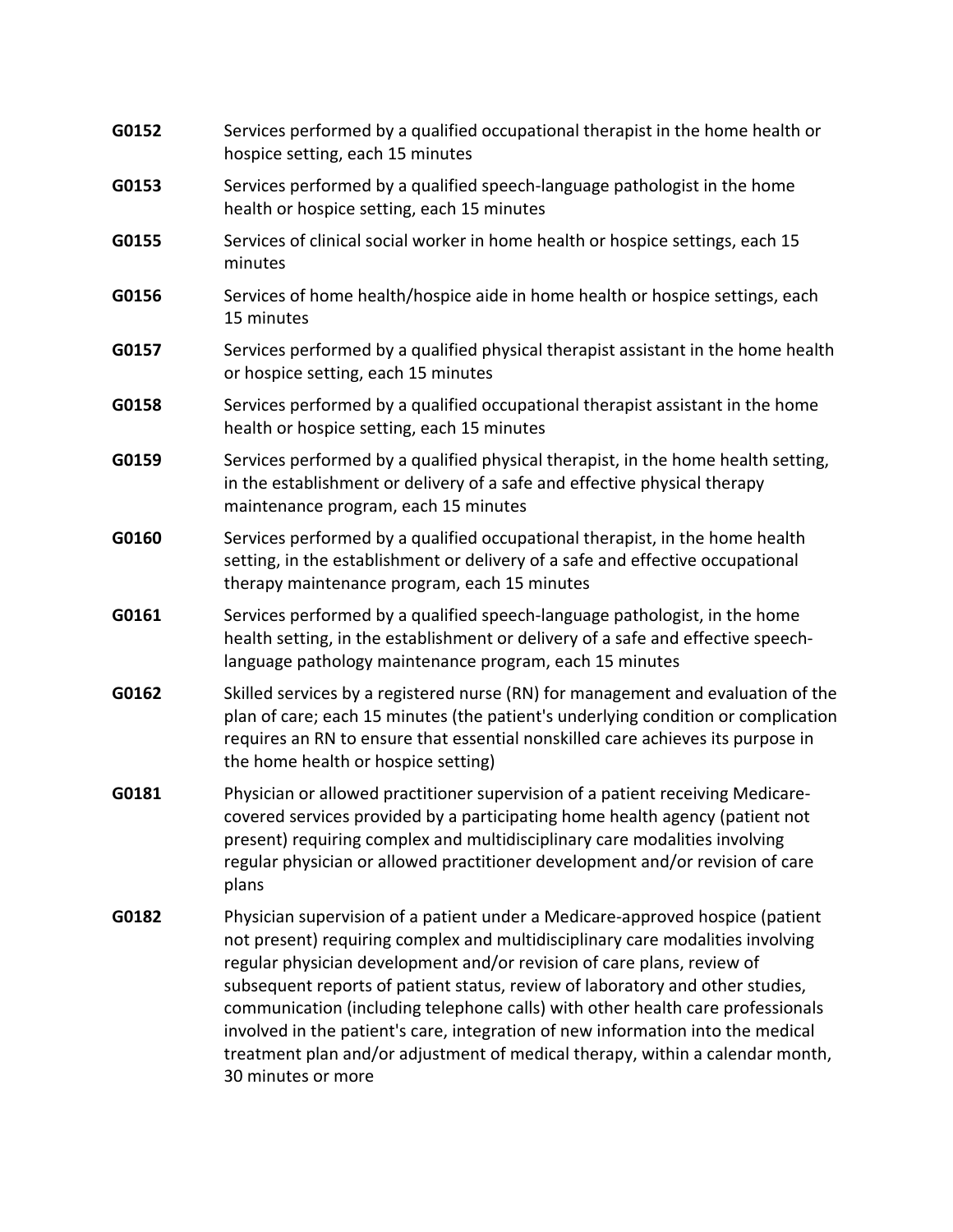| G0299 | Direct skilled nursing services of a registered nurse (RN) in the home health or<br>hospice setting, each 15 minutes                                                                                                                                                                                                                                |
|-------|-----------------------------------------------------------------------------------------------------------------------------------------------------------------------------------------------------------------------------------------------------------------------------------------------------------------------------------------------------|
| G0300 | Direct skilled nursing services of a licensed practical nurse (LPN) in the home<br>health or hospice setting, each 15 minutes                                                                                                                                                                                                                       |
| G0337 | Hospice evaluation and counseling services, pre-election                                                                                                                                                                                                                                                                                            |
| G0493 | Skilled services of a registered nurse (RN) for the observation and assessment of<br>the patient's condition, each 15 minutes (the change in the patient's condition<br>requires skilled nursing personnel to identify and evaluate the patient's need for<br>possible modification of treatment in the home health or hospice setting)             |
| G0494 | Skilled services of a licensed practical nurse (LPN) for the observation and<br>assessment of the patient's condition, each 15 minutes (the change in the<br>patient's condition requires skilled nursing personnel to identify and evaluate the<br>patient's need for possible modification of treatment in the home health or<br>hospice setting) |
| G0495 | Skilled services of a registered nurse (RN), in the training and/or education of a<br>patient or family member, in the home health or hospice setting, each 15<br>minutes                                                                                                                                                                           |
| G0496 | Skilled services of a licensed practical nurse (LPN), in the training and/or<br>education of a patient or family member, in the home health or hospice setting,<br>each 15 minutes                                                                                                                                                                  |
| G9475 | Services performed by other counselor in the hospice setting, each 15 minutes                                                                                                                                                                                                                                                                       |
| G9477 | Services performed by care coordinator in the hospice setting, each 15 minutes                                                                                                                                                                                                                                                                      |
| G9478 | Services performed by other qualified therapist in the hospice setting, each 15<br>minutes                                                                                                                                                                                                                                                          |
| G9479 | Services performed by qualified pharmacist in the hospice setting, each 15<br>minutes                                                                                                                                                                                                                                                               |
| Q5001 | Hospice or home health care provided in patient's home/residence                                                                                                                                                                                                                                                                                    |
| Q5002 | Hospice or home health care provided in assisted living facility                                                                                                                                                                                                                                                                                    |
| Q5003 | Hospice care provided in nursing long-term care facility (LTC) or nonskilled<br>nursing facility (NF)                                                                                                                                                                                                                                               |
| Q5004 | Hospice care provided in skilled nursing facility (SNF)                                                                                                                                                                                                                                                                                             |
| Q5005 | Hospice care provided in inpatient hospital                                                                                                                                                                                                                                                                                                         |
| Q5006 | Hospice care provided in inpatient hospice facility                                                                                                                                                                                                                                                                                                 |
| Q5007 | Hospice care provided in long-term care facility                                                                                                                                                                                                                                                                                                    |
| Q5008 | Hospice care provided in inpatient psychiatric facility                                                                                                                                                                                                                                                                                             |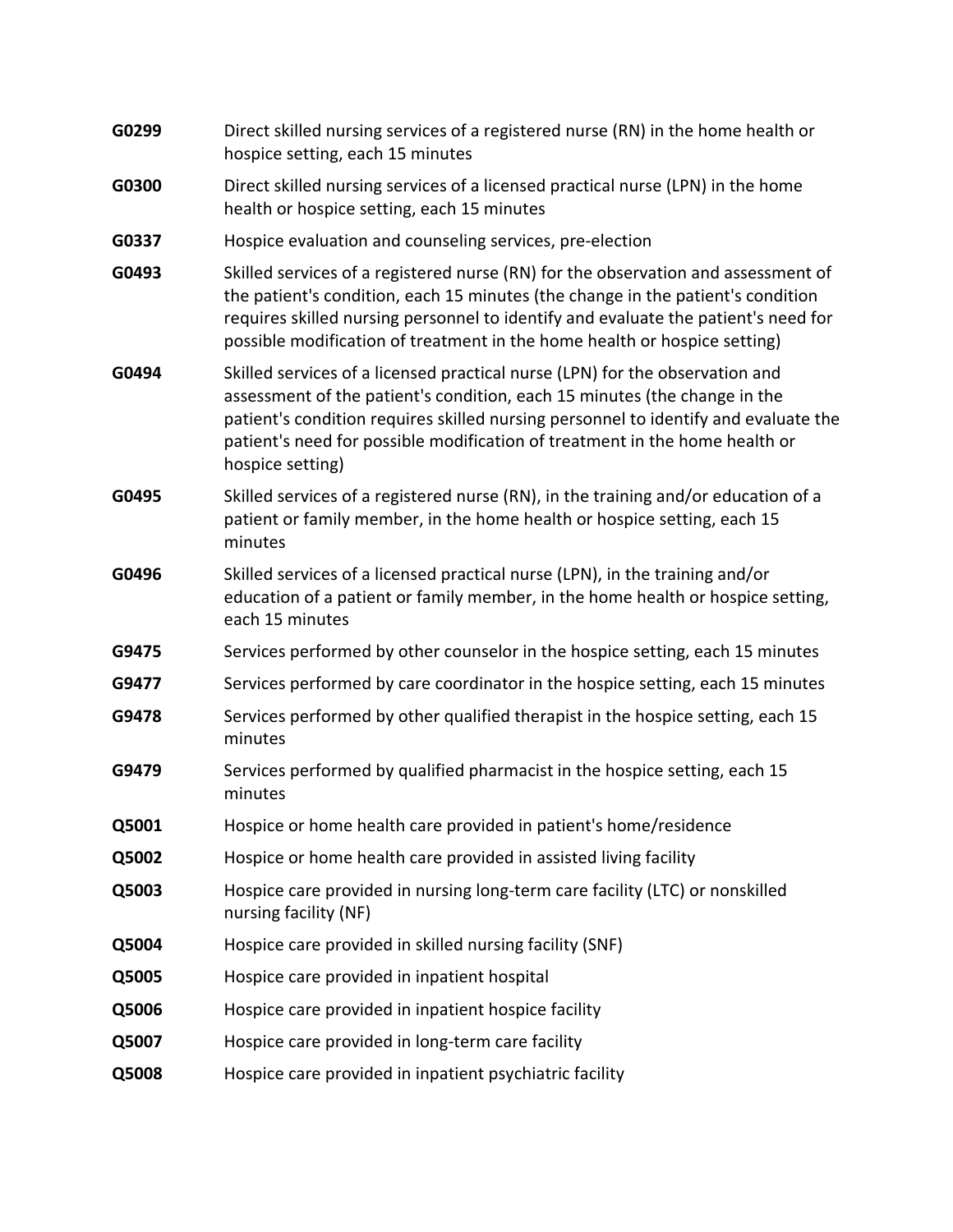| Q5009        | Hospice or home health care provided in place not otherwise specified (NOS)                                                          |
|--------------|--------------------------------------------------------------------------------------------------------------------------------------|
| Q5010        | Hospice home care provided in a hospice facility                                                                                     |
| S0255        | Hospice referral visit (advising patient and family of care options) performed by<br>nurse, social worker, or other designated staff |
| <b>SO270</b> | Physician management of patient home care, standard monthly case rate (per 30<br>days)                                               |
| S0271        | Physician management of patient home care, hospice monthly case rate (per 30<br>days)                                                |
| S0272        | Physician management of patient home care, episodic care monthly case rate<br>(per 30 days)                                          |
| <b>S9126</b> | Hospice care, in the home, per diem                                                                                                  |
| T2042        | Hospice routine home care; per diem                                                                                                  |
| T2043        | Hospice continuous home care; per hour                                                                                               |
| T2044        | Hospice inpatient respite care; per diem                                                                                             |
| T2045        | Hospice general inpatient care; per diem                                                                                             |
| T2046        | Hospice long-term care, room and board only; per diem                                                                                |

#### **References**:

- 1. Anderson F, Downing GM, Hill J. Palliative Performance Scale (PPS): a new tool. J Palliat Care. 1996; 12(1): 5-11.
- 2. Centers for Medicare & Medicaid services, HHS § 418.22 Certification of terminal illness. <https://www.govinfo.gov/content/pkg/CFR-2011-title42-vol3/pdf/CFR-2011-title42-vol3-sec418-22.pdf>
- 3. Centers for Medicare and Medicaid Services (CMS). Medicare Coverage Database (MCD). Local Coverage Determination (LCD): HOSPICE Alzheimer's Disease & Related Disorders (L34567). Effective Date: October 31, 2019. Accessed August 9, 2021. Available at[: https://www.cms.gov/medicare-coverage-database/details/lcd](https://www.cms.gov/medicare-coverage-database/details/lcd-details.aspx?lcdid=34567&ver=33&keyword=hospice&keywordType=starts&areaId=all&docType=NCA,CAL,NCD,MEDCAC,TA,MCD,6,3,5,1,F,P&contractOption=all&sortBy=relevance&bc=AAAAAAQAAAAA&KeyWordLookUp=Doc&KeyWordSearchType=Exact)[details.aspx?lcdid=34567&ver=33&keyword=hospice&keywordType=starts&areaId=all&docType=NCA,CAL,NCD,MEDCAC,TA](https://www.cms.gov/medicare-coverage-database/details/lcd-details.aspx?lcdid=34567&ver=33&keyword=hospice&keywordType=starts&areaId=all&docType=NCA,CAL,NCD,MEDCAC,TA,MCD,6,3,5,1,F,P&contractOption=all&sortBy=relevance&bc=AAAAAAQAAAAA&KeyWordLookUp=Doc&KeyWordSearchType=Exact) [,MCD,6,3,5,1,F,P&contractOption=all&sortBy=relevance&bc=AAAAAAQAAAAA&KeyWordLookUp=Doc&KeyWordSearchTyp](https://www.cms.gov/medicare-coverage-database/details/lcd-details.aspx?lcdid=34567&ver=33&keyword=hospice&keywordType=starts&areaId=all&docType=NCA,CAL,NCD,MEDCAC,TA,MCD,6,3,5,1,F,P&contractOption=all&sortBy=relevance&bc=AAAAAAQAAAAA&KeyWordLookUp=Doc&KeyWordSearchType=Exact) [e=Exact](https://www.cms.gov/medicare-coverage-database/details/lcd-details.aspx?lcdid=34567&ver=33&keyword=hospice&keywordType=starts&areaId=all&docType=NCA,CAL,NCD,MEDCAC,TA,MCD,6,3,5,1,F,P&contractOption=all&sortBy=relevance&bc=AAAAAAQAAAAA&KeyWordLookUp=Doc&KeyWordSearchType=Exact)
- 4. Centers for Medicare and Medicaid Services (CMS). Medicare Coverage Database (MCD). Local Coverage Determination (LCD): HOSPICE - Determining Terminal Status (L33393) Effective date: Accessed September 1, 2021. Available at: [https://www.cms.gov/medicare-coverage](https://www.cms.gov/medicare-coverage-database/view/lcd.aspx?lcdid=33393&ver=5&keywordtype=starts&keyword=hospice&bc=0)[database/view/lcd.aspx?lcdid=33393&ver=5&keywordtype=starts&keyword=hospice&bc=0](https://www.cms.gov/medicare-coverage-database/view/lcd.aspx?lcdid=33393&ver=5&keywordtype=starts&keyword=hospice&bc=0)
- 5. Morita T, Tsunoda J, Inoue S, et al. Validity of the Palliative Perfor-mance Scale from a survival perspective. J Pain Symp Manage. 1999; 18(1):2-3.
- 6. Myers J, Kim A, Flanagan J. Palliative performance scale and survival among outpatients with advanced cancer. Supportive Care in Cancer 2015; 23.4: 913-918
- 7. Ross MD., J.S, Sanchez-Reilly MD., S., Healy, DO. J. STVHCS/ UTHSCSA. (2018) "Hospice Criteria Card".
- 8. Virik K, Glare P. Validation of the Palliative Performance Scale for inpatients admitted to a palliative care unit in Sydney, Australia. J Pain Symp Manage. 2002; 23(6):455-7.

#### Disclaimer:

This document is for informational purposes only and should not be relied on in the diagnosis and care of individual patients. Medical and Coding/Reimbursement policies do not constitute medical advice, plan preauthorization, certification, an explanation of benefits, or a contract. Members should consult with appropriate health care providers to obtain needed medical advice, care, and treatment. Benefits and eligibility are determined before medical guidelines and payment guidelines are applied. Benefits are determined by the member's individual benefit plan that is in effect at the time services are rendered.